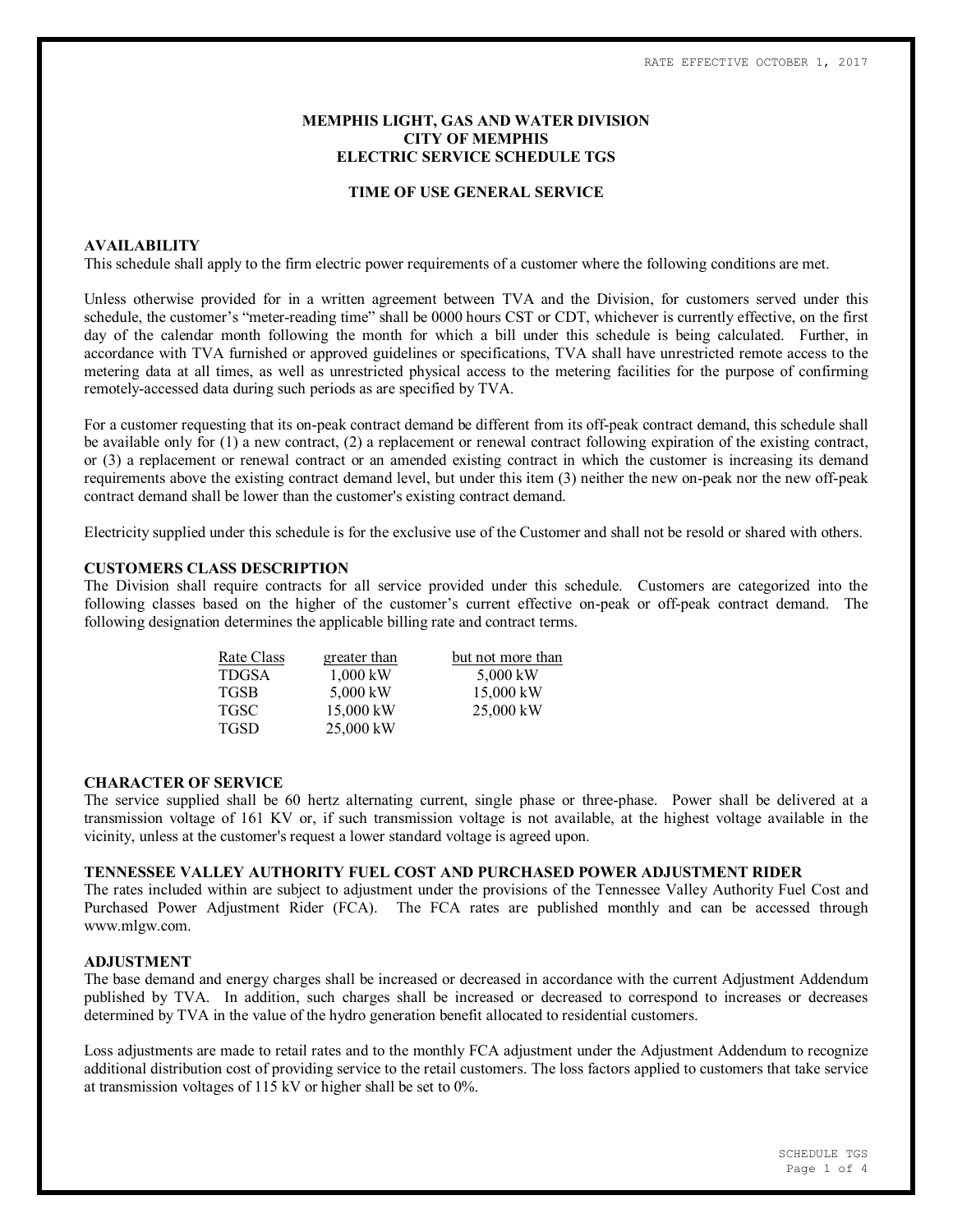### **DETERMINATION OF SEASONAL PERIODS**

Summer Period shall mean the June, July, August, and September billing months. Winter Period shall mean the December, January, February, and March billing months. Transition Period shall mean the April, May, October, and November billing months.

### **DETERMINATION OF ON-PEAK AND OFF-PEAK HOURS**

Except for Saturdays and Sundays and the weekdays that are observed as Federal holidays for New Year's Day, Memorial Day, Independence Day, Labor Day, Thanksgiving Day, and Christmas Day, on-peak hours for each day shall be from 1 p.m. to 7 p.m. from April through October and from 4 a.m. to 10 a.m. during all remaining months. All other hours of each day that are not otherwise defined as on-peak hours and all hours of such excepted days shall be off-peak hours. Such times shall be CST or CDT, whichever is then in effect. Said on-peak and off-peak hours are subject to change by TVA. In the event TVA determines that such changed on-peak and off-peak hours are appropriate, it shall so notify the Division at least 12 months prior to the effective date of such changed hours, and the Division shall promptly notify customer.

# **DETERMINATION OF ON-PEAK AND OFF-PEAK DEMANDS, MAXIMUM METERED DEMAND, AND ENERGY AMOUNTS**

The on-peak and off-peak kWh for any month shall be the energy amounts taken during the respective hours of the month designated under this schedule as on-peak and off-peak hours; provided, however, that notwithstanding the metered energy amount, the off-peak energy for any month shall in no case be less than the product of (1) the off-peak billing demand as calculated in the paragraph below and (2) 110 hours (reflecting a 15 percent load factor applied to the average number of hours in a month) at the applicable rate of Off-peak Block 1.

The Division shall meter the on-peak and off-peak demands in kW of all customers taking service under this schedule. The on-peak metered demand and off-peak metered demand for any month shall be determined separately for the respective hours of the month designated under this schedule as on-peak and off-peak hours. In each case, the metered demand shall be the highest average demand during any 30-consecutive-minute period beginning or ending on a clock hour of the month of the load metered in kW, and, except as provided below in this section, such amounts shall be used as the on-peak and off-peak billing demands. The maximum metered demand for any month shall be the higher of (1) the highest on-peak metered demand in the month or (2) the highest off-peak metered demand in the month. The on-peak billing demand shall in no case be less than the sum of (1) 30 percent of the first 5,000 kW, (2) 40 percent of the next 20,000 kW, (3) 50 percent of the next 25,000 kW, (4) 60 percent of the next 50,000 kW, (5) 70 percent of the next 100,000 kW, (6) 80 percent of the next 150,000 kW, and (7) 85 percent of all kW in excess of 350,000 kW of the higher of the currently effective on-peak contract demand or the highest on-peak billing demand established during the preceding 12 months. The off-peak billing demand shall in no case be less than the sum of (1) 30 percent of the first 5,000 kW, (2) 40 percent of the next 20,000 kW, (3) 50 percent of the next 25,000 kW, (4) 60 percent of the next 50,000 kW, (5) 70 percent of the next 100,000 kW, (6) 80 percent of the next 150,000 kW, and (7) 85 percent of all kW in excess of 350,000 kW of the higher of the currently effective off-peak contract demand or the highest off-peak billing demand established during the preceding 12 months. The maximum billing demand for any month shall be the higher of (1) the on-peak billing demand or (2) the off-peak billing demand in the month.

# **FACILITIES RENTAL CHARGE**

There shall be no facilities rental charge under this schedule for delivery at transmission voltage levels of 161 kV or higher.

For delivery at less than 161 kV, there shall be added to the customer's bill a facilities rental charge. This charge shall be \$0.38 per kW per month except for delivery at voltages below 46 kV, in which case the charge shall be \$0.97 per kW per month for the first 10,000 kW and \$0.76 per kW per month for the excess over 10,000 kW. Such charge shall be applied to the highest of (1) the highest on-peak or off-peak billing demand established during the latest 12-consecutive-month period, (2) the customer's currently effective on-peak contract demand, or (3) the customer's currently effective off-peak contract demand and shall be in addition to all other charges under this schedule, including minimum bill charges.

# **REACTIVE DEMAND CHARGES**

If the reactive demand (in kVAR) is lagging during the 30-consecutive-minute period in which the customer's highest metered demand occurs, there shall be added to the customer's bill a reactive charge of \$1.45 per kVAR of the amount, if any,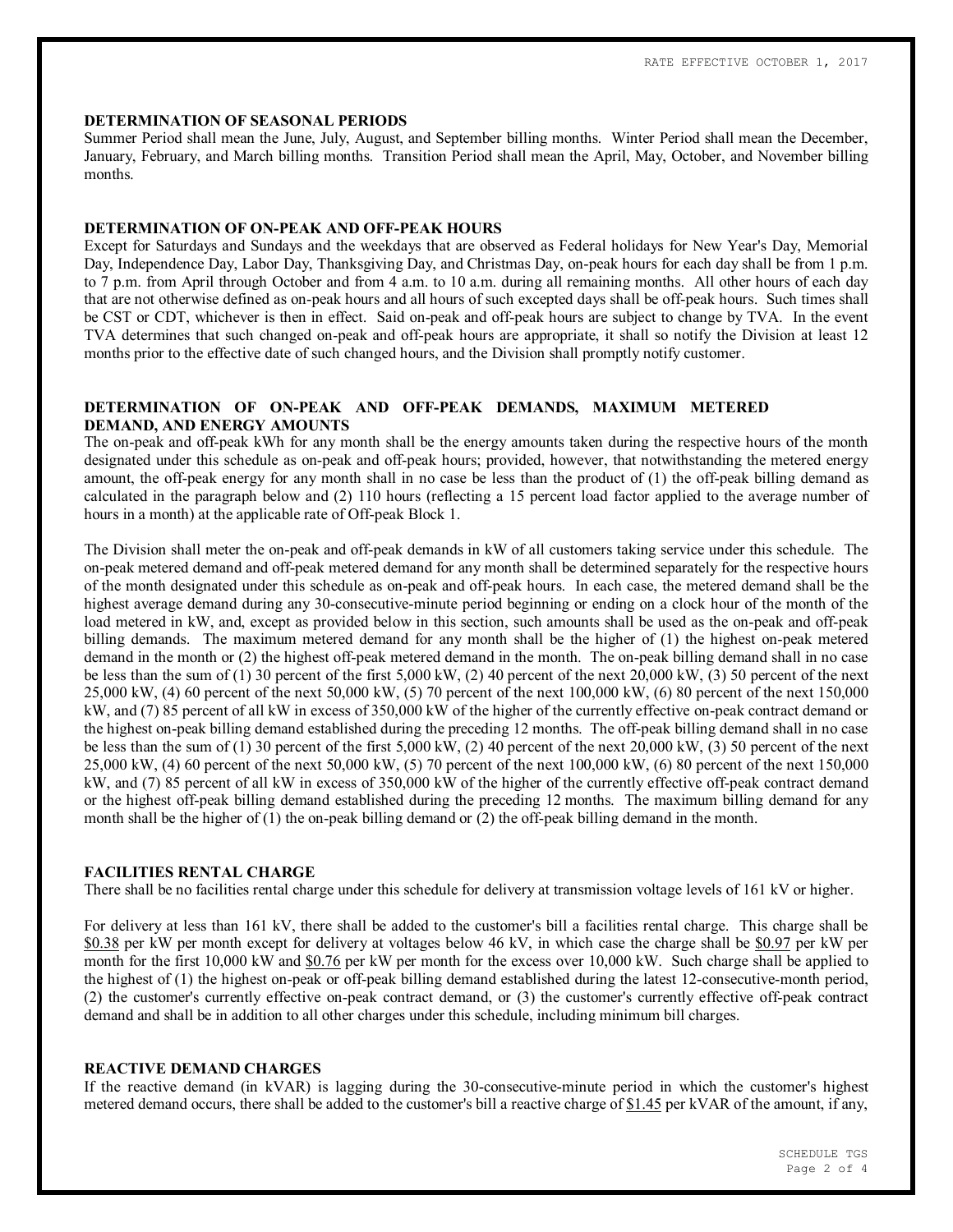by which the reactive demand exceeds 33 percent of such metered demand. If the reactive demand (in kVAR) is leading during the 30-consecutive-minute period in which the customer's lowest metered demand (excluding any metered demands which are less than 25 percent of the highest metered demand) occurs, there shall be added to the customer's bill a reactive charge of \$1.14 per kVAR of the amount of reactive demand. Such charges shall be in addition to all other charges under this schedule, including minimum bill charges.

### **MINIMUM MONTHLY BILL**

The monthly bill under this schedule, excluding any facilities rental charges and any reactive charges, shall not be less than the sum of (1) the base service and TVA administrative charges, (2) the portion of the base demand charge, as adjusted, (but excluding the additional portion thereof applicable to excess of billing demand over contract demand) applicable to on-peak billing demand applied to the customer's on-peak billing demand, (3) the portion of the base demand charge, as adjusted, (but excluding the additional portion thereof applicable to excess of billing demand over contract demand) applicable to any excess of off-peak over on-peak billing demand applied to the amount, if any, by which the customer's off-peak billing demand exceeds its on-peak billing demand, (4) the base on-peak energy charge, as adjusted, applied to the customer's onpeak energy takings, and (5) the base off-peak energy charge, as adjusted, applied to the higher of customer's actual off-peak energy takings or the minimum off-peak energy takings amount provided for in the first paragraph of the section of this schedule entitled "Determination of On-peak and Off-peak Demands, Maximum Metered Demand, and Energy Amounts".

The Division may require minimum bills higher than those stated above.

### **CONTRACT REQUIREMENT**

Under TDGSA, the contract shall be for an initial term of at least 1 year and extended automatically from year to year thereafter. After the initial term, the TDGSA contract may be terminated upon not less than a 90 day notice.

Under the TGSB, TGSC and TGSD rates, the contract shall be for an initial term of at least 5 years and any renewals or extensions of the initial contract shall be for a term of at least 5 years. After 10 years of service, any such contract for the renewal or extension of service may provide for termination upon not less than a 16-month notice.

The customer shall contract for its maximum requirements, which shall not exceed the amount of power capable of being used by customer, and the Division shall not be obligated to supply power in greater amount at any time than the customer's currently effective on-peak or off-peak contract demand. If the customer uses any power other than that supplied by the Division under this schedule, the contract will include other special provisions. The schedule in any power contract shall be subject to adjustment, modification, change, or replacement from time to time as provided under the power contract between the Division and TVA.

#### **PAYMENT**

Rates and charges included within are net. In the event that any bill is not paid on or before the delinquent date shown on bill, there shall be added to the bill an amount equal to 5 percent on the first \$250.00 of the bill plus one percent on any portion of the bill exceeding \$250.00; to any amount remaining unpaid 30 days after the delinquent date of the bill, there shall be added a penalty of one percent, and an additional one percent shall be added at the end of each successive 30-day period until the amount is paid in full.

### **SINGLE-POINT DELIVERY**

The charges under this schedule are based upon the supply of service through a single delivery and metering point, and at a single voltage. If service is supplied to the same customer through more than one point of delivery or at different voltages, the supply of service at each delivery and metering point and at each different voltage shall be separately metered and billed.